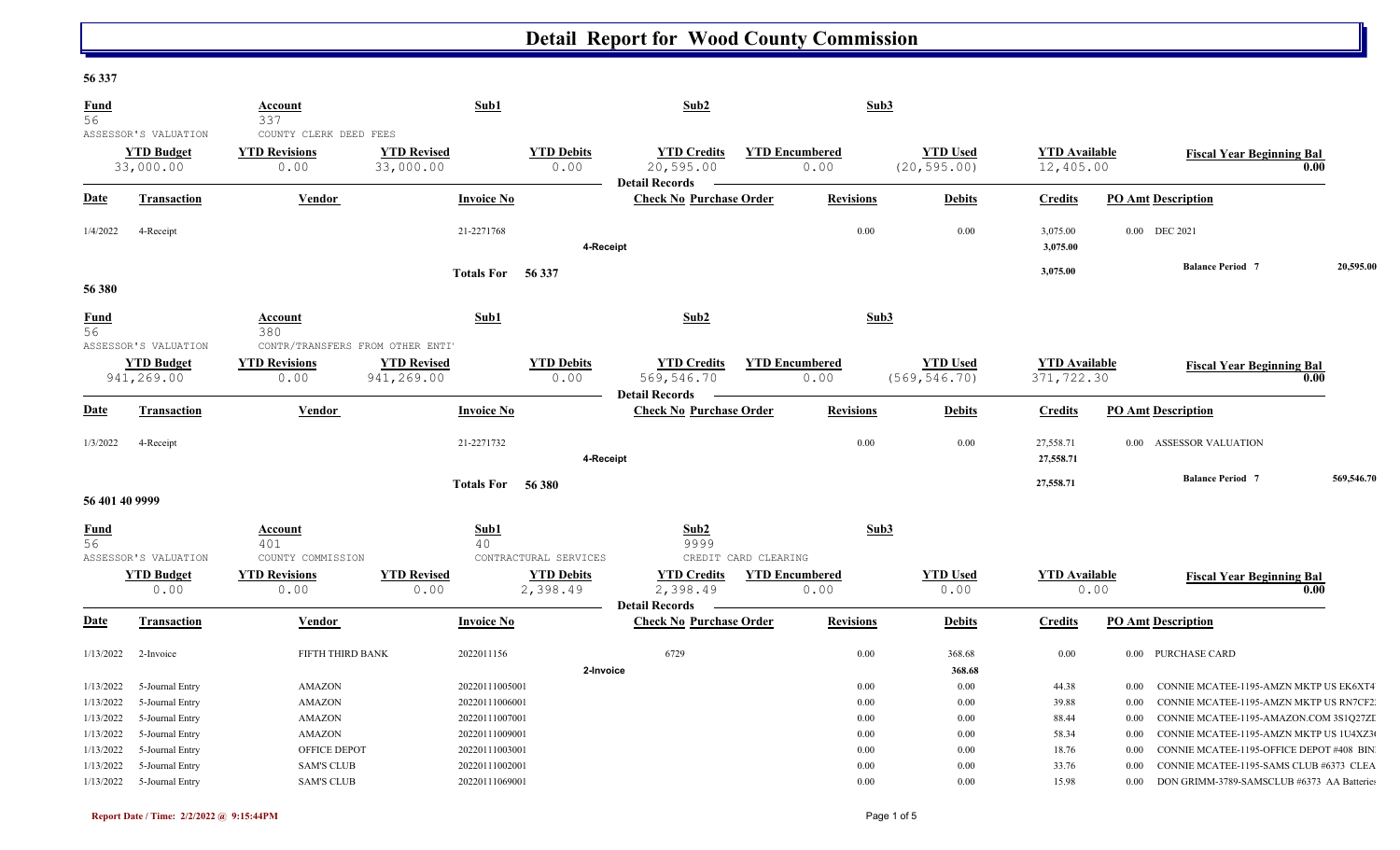|                   |                       |                        |                                           |                                    | <b>Detail Report for Wood County Commission</b> |                       |                 |                      |          |                                           |            |
|-------------------|-----------------------|------------------------|-------------------------------------------|------------------------------------|-------------------------------------------------|-----------------------|-----------------|----------------------|----------|-------------------------------------------|------------|
|                   |                       |                        |                                           |                                    |                                                 |                       |                 |                      |          |                                           |            |
| 1/13/2022         | 5-Journal Entry       |                        | UNITED STATES POSTAL SERVIC 2022011100800 |                                    |                                                 | 0.00                  | 0.00            | 27.10                | 0.00     | CONNIE MCATEE-1195-USPS PO 3806510914 FLA |            |
| 1/13/2022         | 5-Journal Entry       | WALMART                |                                           | 20220111072001                     |                                                 | 0.00                  | 0.00            | 27.04                | 0.00     | DON GRIMM-3789-WM SUPERCENTER #2823  Hai  |            |
| 1/13/2022         | 5-Journal Entry       | <b>WVAGP TREASURER</b> |                                           | 20220111004001                     |                                                 | 0.00                  | 0.00            | 15.00                | $0.00\,$ | CONNIE MCATEE-1195-WVAGP MEMBER APPLI     |            |
|                   |                       |                        |                                           |                                    | 5-Journal Entry                                 |                       |                 | 368.68               |          |                                           |            |
|                   |                       |                        |                                           | Totals For 56 401 40 9999          |                                                 |                       | 368.68          | 368.68               |          | <b>Balance Period 7</b>                   | 0.00       |
| 56 406 55 342     |                       |                        |                                           |                                    |                                                 |                       |                 |                      |          |                                           |            |
|                   |                       |                        |                                           |                                    |                                                 |                       |                 |                      |          |                                           |            |
| $\frac{Fund}{56}$ |                       | <b>Account</b>         |                                           | Sub1                               | Sub2                                            | Sub3                  |                 |                      |          |                                           |            |
|                   |                       | 406                    |                                           | 55                                 | 342                                             |                       |                 |                      |          |                                           |            |
|                   | ASSESSOR'S VALUATION  | ASSESSOR               |                                           | COMMODITIES                        | RECORD BOOKS                                    |                       |                 |                      |          |                                           |            |
|                   | <b>YTD Budget</b>     | <b>YTD Revisions</b>   | <b>YTD Revised</b>                        | <b>YTD Debits</b>                  | <b>YTD Credits</b>                              | <b>YTD Encumbered</b> | <b>YTD Used</b> | <b>YTD</b> Available |          | <b>Fiscal Year Beginning Bal</b>          |            |
|                   | 0.00                  | 0.00                   | 0.00                                      | 0.00                               | 0.00<br><b>Detail Records</b>                   | 1,300.00              | 0.00            | (1, 300.00)          |          | 0.00                                      |            |
| <b>Date</b>       | <b>Transaction</b>    | <b>Vendor</b>          |                                           | <b>Invoice No</b>                  | <b>Check No Purchase Order</b>                  | <b>Revisions</b>      | <b>Debits</b>   | <b>Credits</b>       |          | <b>PO Amt Description</b>                 |            |
|                   |                       |                        |                                           |                                    |                                                 |                       |                 |                      |          |                                           |            |
| 1/4/2022          | 1-Purchase Order      | CASTO & HARRIS, INC.   |                                           |                                    | 85273                                           | 0.00                  | 0.00            | 0.00                 |          | 1,300.00 LAND BOOKS                       |            |
|                   |                       |                        |                                           |                                    | 1-Purchase Order                                |                       |                 |                      |          |                                           |            |
|                   |                       |                        |                                           |                                    |                                                 |                       |                 |                      | 1,300.00 | <b>Balance Period 7</b>                   | 0.00       |
|                   |                       |                        |                                           | 56 406 55 342<br><b>Totals For</b> |                                                 |                       |                 |                      |          |                                           |            |
| 56 407 10 103     |                       |                        |                                           |                                    |                                                 |                       |                 |                      |          |                                           |            |
|                   |                       | <b>Account</b>         |                                           | Sub1                               | Sub <sub>2</sub>                                | Sub3                  |                 |                      |          |                                           |            |
| $\frac{Fund}{56}$ |                       | 407                    |                                           | 10 <sup>°</sup>                    | 103                                             |                       |                 |                      |          |                                           |            |
|                   | ASSESSOR'S VALUATION  | ASSESSOR'S VALUATION   |                                           | PERSONAL SERVICES                  | SALARIES-DEPUTIES                               |                       |                 |                      |          |                                           |            |
|                   | <b>YTD Budget</b>     | <b>YTD Revisions</b>   | <b>YTD Revised</b>                        | <b>YTD Debits</b>                  | <b>YTD Credits</b>                              | <b>YTD Encumbered</b> | <b>YTD Used</b> | <b>YTD</b> Available |          | <b>Fiscal Year Beginning Bal</b>          |            |
|                   | 445,000.00            | 0.00                   | 445,000.00                                | 246,772.60                         | 0.00                                            | 0.00                  | (246, 772.60)   | 198,227.40           |          | 0.00                                      |            |
|                   |                       |                        |                                           |                                    | <b>Detail Records</b>                           |                       |                 |                      |          |                                           |            |
| <u>Date</u>       | Transaction           | <b>Vendor</b>          |                                           | <b>Invoice No</b>                  | <b>Check No Purchase Order</b>                  | <b>Revisions</b>      | <b>Debits</b>   | <b>Credits</b>       |          | <b>PO Amt Description</b>                 |            |
| 1/10/2022         | 2-Invoice             | GENERAL COUNTY FUNDS   |                                           | 01102022                           | 6727                                            | 0.00                  | 41,170.78       | 0.00                 |          | 0.00 SALARIES                             |            |
|                   |                       |                        |                                           |                                    | 2-Invoice                                       |                       | 41,170.78       |                      |          |                                           |            |
|                   |                       |                        |                                           |                                    |                                                 |                       |                 |                      |          | <b>Balance Period 7</b>                   | 246,772.60 |
|                   |                       |                        |                                           | 56 407 10 103<br><b>Totals For</b> |                                                 |                       | 41,170.78       |                      |          |                                           |            |
| 56 407 10 104     |                       |                        |                                           |                                    |                                                 |                       |                 |                      |          |                                           |            |
| <b>Fund</b>       |                       | Account                |                                           | Sub1                               | Sub2                                            | Sub3                  |                 |                      |          |                                           |            |
| 56                |                       | 407                    |                                           | 10                                 | 104                                             |                       |                 |                      |          |                                           |            |
|                   | ASSESSOR'S VALUATION  | ASSESSOR'S VALUATION   |                                           | PERSONAL SERVICES                  | SOCIAL SECURITY                                 |                       |                 |                      |          |                                           |            |
|                   | <b>YTD Budget</b>     | <b>YTD Revisions</b>   | <b>YTD Revised</b>                        | <b>YTD Debits</b>                  | <b>YTD Credits</b>                              | <b>YTD Encumbered</b> | <b>YTD Used</b> | <b>YTD Available</b> |          | <b>Fiscal Year Beginning Bal</b>          |            |
|                   | 32,000.00             | 0.00                   | 32,000.00                                 | 17,939.46                          | 0.00                                            | 0.00                  | (17, 939.46)    | 14,060.54            |          | 0.00                                      |            |
|                   |                       |                        |                                           |                                    | <b>Detail Records</b>                           |                       |                 |                      |          |                                           |            |
| <u>Date</u>       | <b>Transaction</b>    | <u>Vendor</u>          |                                           | <b>Invoice No</b>                  | <b>Check No Purchase Order</b>                  | <b>Revisions</b>      | <b>Debits</b>   | <b>Credits</b>       |          | <b>PO Amt Description</b>                 |            |
|                   |                       |                        |                                           |                                    |                                                 |                       |                 |                      |          |                                           |            |
|                   | $1/10/2022$ 2-Invoice | GENERAL COUNTY FUNDS   |                                           | 01102022                           | 6727                                            | 0.00                  | 2,929.65        | $0.00\,$             |          | 0.00 SOCIAL SECURITY                      |            |
|                   |                       |                        |                                           |                                    | 2-Invoice                                       |                       | 2,929.65        |                      |          |                                           |            |
|                   |                       |                        |                                           | Totals For 56 407 10 104           |                                                 |                       | 2,929.65        |                      |          | <b>Balance Period 7</b>                   | 17,939.46  |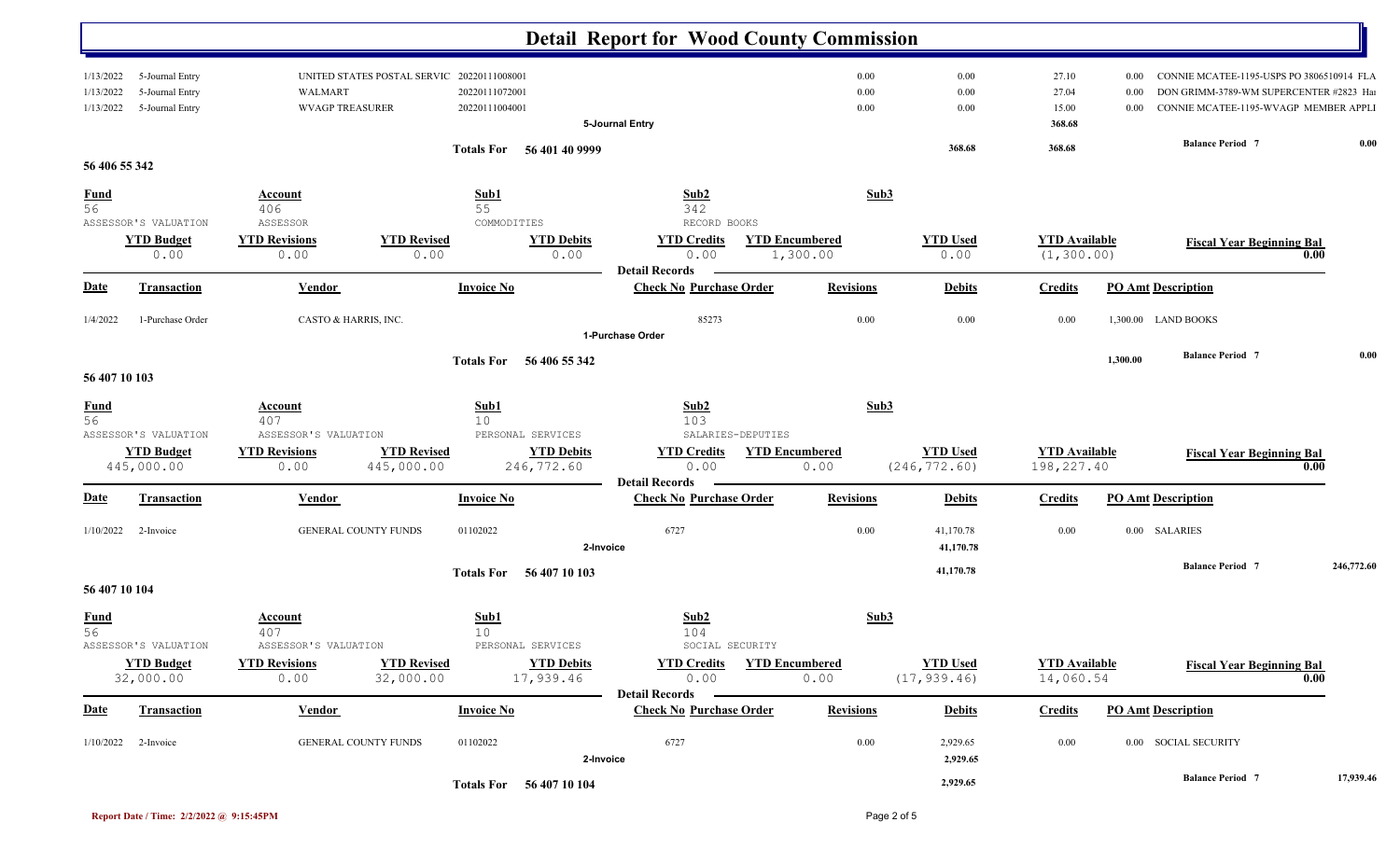#### **56 407 10 105**

| <b>Fund</b><br>56 |                                                         | Account<br>407                                       | Sub1<br>10                                                                               | Sub2<br>105                                                              | Sub3                          |                                 |                                    |                                          |           |
|-------------------|---------------------------------------------------------|------------------------------------------------------|------------------------------------------------------------------------------------------|--------------------------------------------------------------------------|-------------------------------|---------------------------------|------------------------------------|------------------------------------------|-----------|
|                   | ASSESSOR'S VALUATION<br><b>YTD Budget</b><br>185,000.00 | ASSESSOR'S VALUATION<br><b>YTD Revisions</b><br>0.00 | PERSONAL SERVICES<br><b>YTD Revised</b><br><b>YTD Debits</b><br>185,000.00<br>87, 418.84 | INSURANCE PREMIUM<br><b>YTD Credits</b><br>0.00<br><b>Detail Records</b> | <b>YTD Encumbered</b><br>0.00 | <b>YTD Used</b><br>(87, 418.84) | <b>YTD</b> Available<br>97,581.16  | <b>Fiscal Year Beginning Bal</b><br>0.00 |           |
| <b>Date</b>       | <b>Transaction</b>                                      | Vendor                                               | <b>Invoice No</b>                                                                        | <b>Check No Purchase Order</b>                                           | <b>Revisions</b>              | <b>Debits</b>                   | <b>Credits</b>                     | <b>PO Amt Description</b>                |           |
| 1/10/2022         | 2-Invoice                                               | <b>GENERAL COUNTY FUNDS</b>                          | 01102022<br>2-Invoice                                                                    | 6727                                                                     | 0.00                          | 16,430.59<br>16,430.59          | 0.00                               | 0.00 HEALTH INSURANCE                    |           |
| 56 407 10 106     |                                                         |                                                      | Totals For 56 407 10 105                                                                 |                                                                          |                               | 16,430.59                       |                                    | <b>Balance Period 7</b>                  | 87,418.84 |
| $\frac{Fund}{56}$ | ASSESSOR'S VALUATION                                    | Account<br>407<br>ASSESSOR'S VALUATION               | Sub1<br>10<br>PERSONAL SERVICES                                                          | Sub2<br>106<br>RETIREMENT                                                | Sub3                          |                                 |                                    |                                          |           |
|                   | <b>YTD Budget</b><br>50,000.00                          | <b>YTD Revisions</b><br>0.00                         | <b>YTD Revised</b><br><b>YTD Debits</b><br>50,000.00<br>24,677.52                        | <b>YTD Credits</b><br>0.00<br><b>Detail Records</b>                      | <b>YTD Encumbered</b><br>0.00 | <b>YTD Used</b><br>(24, 677.52) | <b>YTD Available</b><br>25, 322.48 | <b>Fiscal Year Beginning Bal</b><br>0.00 |           |
| <b>Date</b>       | Transaction                                             | Vendor                                               | <b>Invoice No</b>                                                                        | <b>Check No Purchase Order</b>                                           | <b>Revisions</b>              | <b>Debits</b>                   | <b>Credits</b>                     | <b>PO Amt Description</b>                |           |
| 1/10/2022         | 2-Invoice                                               | <b>GENERAL COUNTY FUNDS</b>                          | 01102022<br>2-Invoice                                                                    | 6727                                                                     | 0.00                          | 4,117.12<br>4,117.12            | 0.00                               | 0.00 RETIREMENT                          |           |
| 56 407 40 222     |                                                         |                                                      | Totals For 56 407 10 106                                                                 |                                                                          |                               | 4,117.12                        |                                    | <b>Balance Period 7</b>                  | 24,677.52 |
| $\frac{Fund}{56}$ | ASSESSOR'S VALUATION                                    | Account<br>407<br>ASSESSOR'S VALUATION               | Sub1<br>40<br>CONTRACTURAL SERVICES                                                      | Sub2<br>222<br>DUES & SUBSCRIPTIONS                                      | Sub3                          |                                 |                                    |                                          |           |
|                   | <b>YTD Budget</b><br>500.00                             | <b>YTD Revisions</b><br>0.00                         | <b>YTD Revised</b><br><b>YTD Debits</b><br>15.00<br>500.00                               | <b>YTD Credits</b><br>0.00<br><b>Detail Records</b>                      | <b>YTD Encumbered</b><br>0.00 | <b>YTD Used</b><br>(15.00)      | <b>YTD Available</b><br>485.00     | <b>Fiscal Year Beginning Bal</b><br>0.00 |           |
| <b>Date</b>       | Transaction                                             | Vendor                                               | <b>Invoice No</b>                                                                        | <b>Check No Purchase Order</b>                                           | <b>Revisions</b>              | <b>Debits</b>                   | <b>Credits</b>                     | <b>PO Amt Description</b>                |           |
| 1/13/2022         | 5-Journal Entry                                         | <b>WVAGP TREASURER</b>                               | 20220111004001                                                                           | 5-Journal Entry                                                          | 0.00                          | 15.00<br>15.00                  | 0.00<br>0.00                       | CONNIE MCATEE-1195-WVAGP MEMBER APPLI    |           |
|                   |                                                         |                                                      | Totals For 56 407 40 222                                                                 |                                                                          |                               | 15.00                           |                                    | <b>Balance Period 7</b>                  | 15.00     |

**56 407 40 230**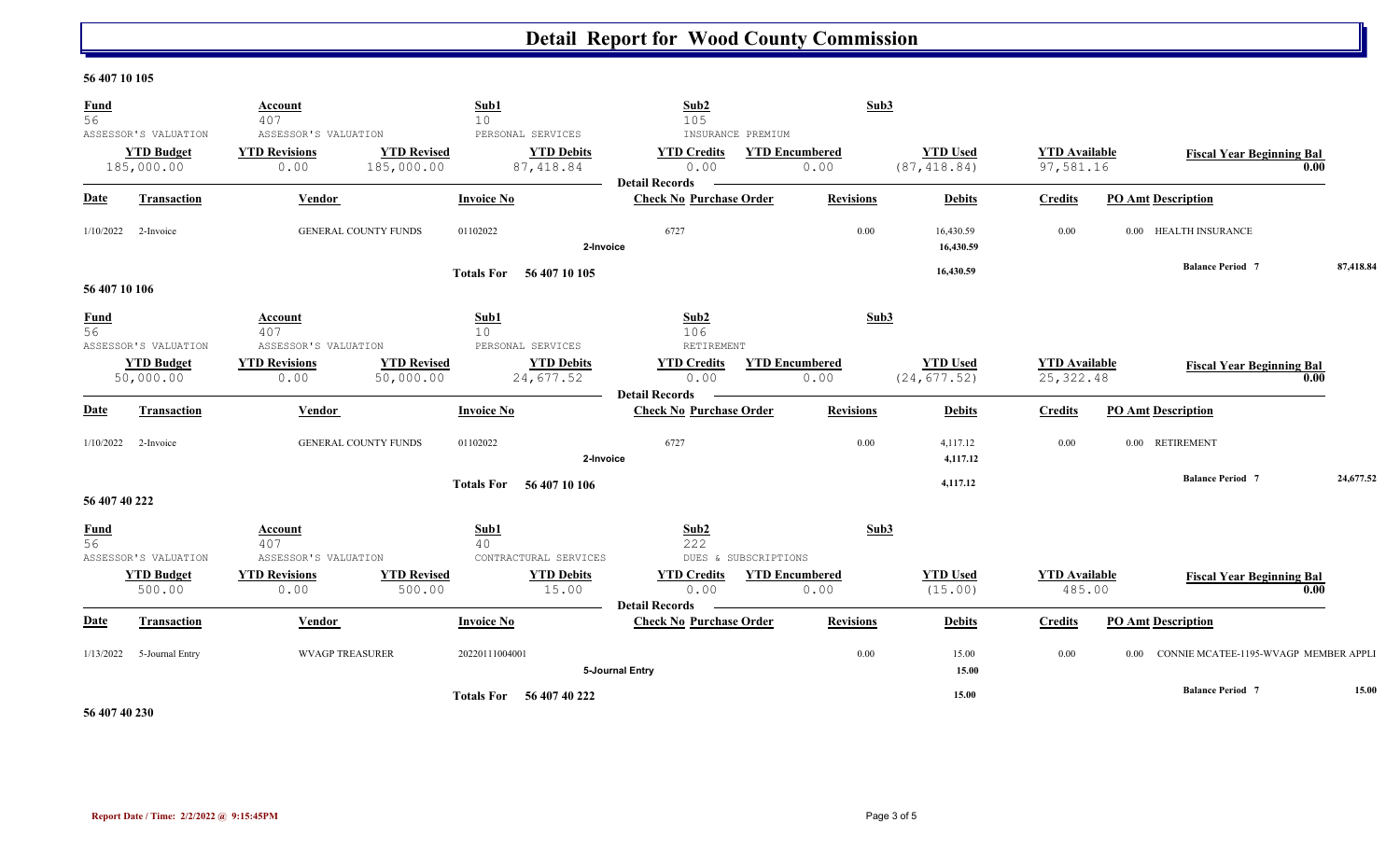| <b>Fund</b><br>56 |                                                        | <u>Account</u><br>407                                |                                            | Sub1<br>40                                              | Sub2<br>230                                             |                                                      | Sub3                            |                                   |                                                    |                   |
|-------------------|--------------------------------------------------------|------------------------------------------------------|--------------------------------------------|---------------------------------------------------------|---------------------------------------------------------|------------------------------------------------------|---------------------------------|-----------------------------------|----------------------------------------------------|-------------------|
|                   | ASSESSOR'S VALUATION<br><b>YTD Budget</b><br>25,000.00 | ASSESSOR'S VALUATION<br><b>YTD Revisions</b><br>0.00 | <b>YTD Revised</b><br>25,000.00            | CONTRACTURAL SERVICES<br><b>YTD Debits</b><br>19,693.79 | <b>YTD Credits</b><br>0.00                              | CONTRACTED SERVICES<br><b>YTD Encumbered</b><br>0.00 | <b>YTD Used</b><br>(19, 693.79) | <b>YTD</b> Available<br>5,306.21  | <b>Fiscal Year Beginning Bal</b>                   | $\overline{0.00}$ |
| <b>Date</b>       | <b>Transaction</b>                                     | Vendor                                               |                                            | <b>Invoice No</b>                                       | <b>Detail Records</b><br><b>Check No Purchase Order</b> | <b>Revisions</b>                                     | <b>Debits</b>                   | <b>Credits</b>                    | <b>PO Amt Description</b>                          |                   |
| 1/14/2022         | 2-Invoice                                              | <b>CWS</b>                                           |                                            | 650689                                                  | 6730                                                    |                                                      | 125.00<br>0.00                  | 0.00                              | 0.00 WCC36                                         |                   |
| 1/14/2022         | 2-Invoice                                              | <b>CWS</b>                                           |                                            | 650593                                                  | 6730                                                    |                                                      | 55.26<br>0.00                   | 0.00                              | 0.00 WCC36                                         |                   |
| 1/14/2022         | 2-Invoice                                              |                                                      | US BANK EQUIPMENT FINANCE                  | 461670473                                               | 6731                                                    |                                                      | 207.75<br>0.00                  | 0.00                              | 1306206<br>$0.00\,$                                |                   |
| 1/14/2022         | 2-Invoice                                              |                                                      | WATER LOGIC AMERICAS LLC                   | 1098197                                                 | 6732                                                    |                                                      | 0.00<br>293.38                  | 0.00                              | $0.00\,$<br>8801                                   |                   |
| 1/14/2022         | 2-Invoice                                              |                                                      | WATER LOGIC AMERICAS LLC                   | 516430                                                  | 6732                                                    |                                                      | 0.00<br>(49.99)                 | 0.00                              | $0.00\,$<br>8801                                   |                   |
|                   |                                                        |                                                      |                                            |                                                         | 2-Invoice                                               |                                                      | 631.40                          |                                   |                                                    |                   |
|                   |                                                        |                                                      |                                            | 56 407 40 230<br><b>Totals For</b>                      |                                                         |                                                      | 631.40                          |                                   | <b>Balance Period 7</b>                            | 19,693.79         |
| 56 407 55 341     |                                                        |                                                      |                                            |                                                         |                                                         |                                                      |                                 |                                   |                                                    |                   |
| <b>Fund</b>       |                                                        | <b>Account</b>                                       |                                            | Sub1                                                    | Sub2                                                    |                                                      | Sub3                            |                                   |                                                    |                   |
| 56                |                                                        | 407                                                  |                                            | 55                                                      | 341                                                     |                                                      |                                 |                                   |                                                    |                   |
|                   | ASSESSOR'S VALUATION                                   | ASSESSOR'S VALUATION                                 |                                            | COMMODITIES                                             |                                                         | SUPPLIES/MATERIALS                                   |                                 |                                   |                                                    |                   |
|                   | <b>YTD Budget</b><br>16,000.00                         | <b>YTD Revisions</b><br>0.00                         | <b>YTD Revised</b><br>16,000.00            | <b>YTD Debits</b><br>3,937.51                           | <b>YTD Credits</b><br>0.00                              | <b>YTD Encumbered</b><br>0.00                        | <b>YTD Used</b><br>(3, 937.51)  | <b>YTD Available</b><br>12,062.49 | <b>Fiscal Year Beginning Bal</b>                   | 0.00              |
|                   |                                                        |                                                      |                                            |                                                         | <b>Detail Records</b>                                   |                                                      |                                 |                                   |                                                    |                   |
| <b>Date</b>       | <b>Transaction</b>                                     | <b>Vendor</b>                                        |                                            | <b>Invoice No</b>                                       | <b>Check No Purchase Order</b>                          | <b>Revisions</b>                                     | <b>Debits</b>                   | <b>Credits</b>                    | <b>PO Amt Description</b>                          |                   |
|                   |                                                        |                                                      |                                            |                                                         |                                                         |                                                      |                                 |                                   |                                                    |                   |
| 1/13/2022         | 5-Journal Entry                                        | <b>AMAZON</b>                                        |                                            | 20220111005001                                          |                                                         |                                                      | 0.00<br>44.38                   | 0.00                              | CONNIE MCATEE-1195-AMZN MKTP US EK6XT4<br>$0.00\,$ |                   |
| 1/13/2022         | 5-Journal Entry                                        | <b>AMAZON</b>                                        |                                            | 20220111006001                                          |                                                         |                                                      | 0.00<br>39.88                   | 0.00                              | CONNIE MCATEE-1195-AMZN MKTP US RN7CF2.<br>0.00    |                   |
| 1/13/2022         | 5-Journal Entry                                        | <b>AMAZON</b>                                        |                                            | 20220111007001                                          |                                                         |                                                      | 0.00<br>88.44                   | 0.00                              | CONNIE MCATEE-1195-AMAZON.COM 3S1Q27ZI<br>0.00     |                   |
| 1/13/2022         | 5-Journal Entry                                        | AMAZON                                               |                                            | 20220111009001                                          |                                                         |                                                      | 0.00<br>58.34                   | 0.00                              | CONNIE MCATEE-1195-AMZN MKTP US 1U4XZ3<br>0.00     |                   |
| 1/13/2022         | 5-Journal Entry                                        | <b>OFFICE DEPOT</b>                                  |                                            | 20220111003001                                          |                                                         |                                                      | 0.00<br>18.76                   | 0.00                              | 0.00<br>CONNIE MCATEE-1195-OFFICE DEPOT #408 BIN   |                   |
| 1/13/2022         | 5-Journal Entry                                        | <b>SAM'S CLUB</b>                                    |                                            | 20220111002001                                          |                                                         |                                                      | 33.76<br>0.00                   | 0.00                              | CONNIE MCATEE-1195-SAMS CLUB #6373 CLEA<br>0.00    |                   |
| 1/13/2022         | 5-Journal Entry                                        | <b>SAM'S CLUB</b>                                    |                                            | 20220111069001                                          |                                                         |                                                      | 0.00<br>15.98                   | 0.00                              | DON GRIMM-3789-SAMSCLUB #6373 AA Batteries<br>0.00 |                   |
| 1/13/2022         | 5-Journal Entry                                        |                                                      | UNITED STATES POSTAL SERVIC 20220111008001 |                                                         |                                                         |                                                      | 0.00<br>27.10                   | 0.00                              | CONNIE MCATEE-1195-USPS PO 3806510914 FLA<br>0.00  |                   |
| 1/13/2022         | 5-Journal Entry                                        | WALMART                                              |                                            | 20220111072001                                          |                                                         |                                                      | 0.00<br>27.04                   | 0.00                              | DON GRIMM-3789-WM SUPERCENTER #2823 Hai<br>0.00    |                   |
|                   |                                                        |                                                      |                                            |                                                         | 5-Journal Entry                                         |                                                      | 353.68                          |                                   |                                                    |                   |
|                   |                                                        |                                                      |                                            | Totals For 56 407 55 341                                |                                                         |                                                      | 353.68                          |                                   | <b>Balance Period</b> 7                            | 3,937.51          |
| 56 407 55 343     |                                                        |                                                      |                                            |                                                         |                                                         |                                                      |                                 |                                   |                                                    |                   |
| <b>Fund</b>       |                                                        | <b>Account</b>                                       |                                            | Sub1                                                    | Sub2                                                    |                                                      | Sub3                            |                                   |                                                    |                   |
| 56                |                                                        | 407                                                  |                                            | 55                                                      | 343                                                     |                                                      |                                 |                                   |                                                    |                   |
|                   | ASSESSOR'S VALUATION                                   | ASSESSOR'S VALUATION                                 |                                            | COMMODITIES                                             |                                                         | AUTOMOBILE SUPPLIES                                  |                                 |                                   |                                                    |                   |
|                   | <b>YTD Budget</b>                                      | <b>YTD Revisions</b>                                 | <b>YTD Revised</b>                         | <b>YTD Debits</b>                                       | <b>YTD Credits</b>                                      | <b>YTD Encumbered</b>                                | <b>YTD Used</b>                 | <b>YTD Available</b>              | <b>Fiscal Year Beginning Bal</b>                   |                   |
|                   | 8,000.00                                               | 0.00                                                 | 8,000.00                                   | 3,492.64                                                | 0.00                                                    | 0.00                                                 | (3, 492.64)                     | 4,507.36                          |                                                    | 0.00              |